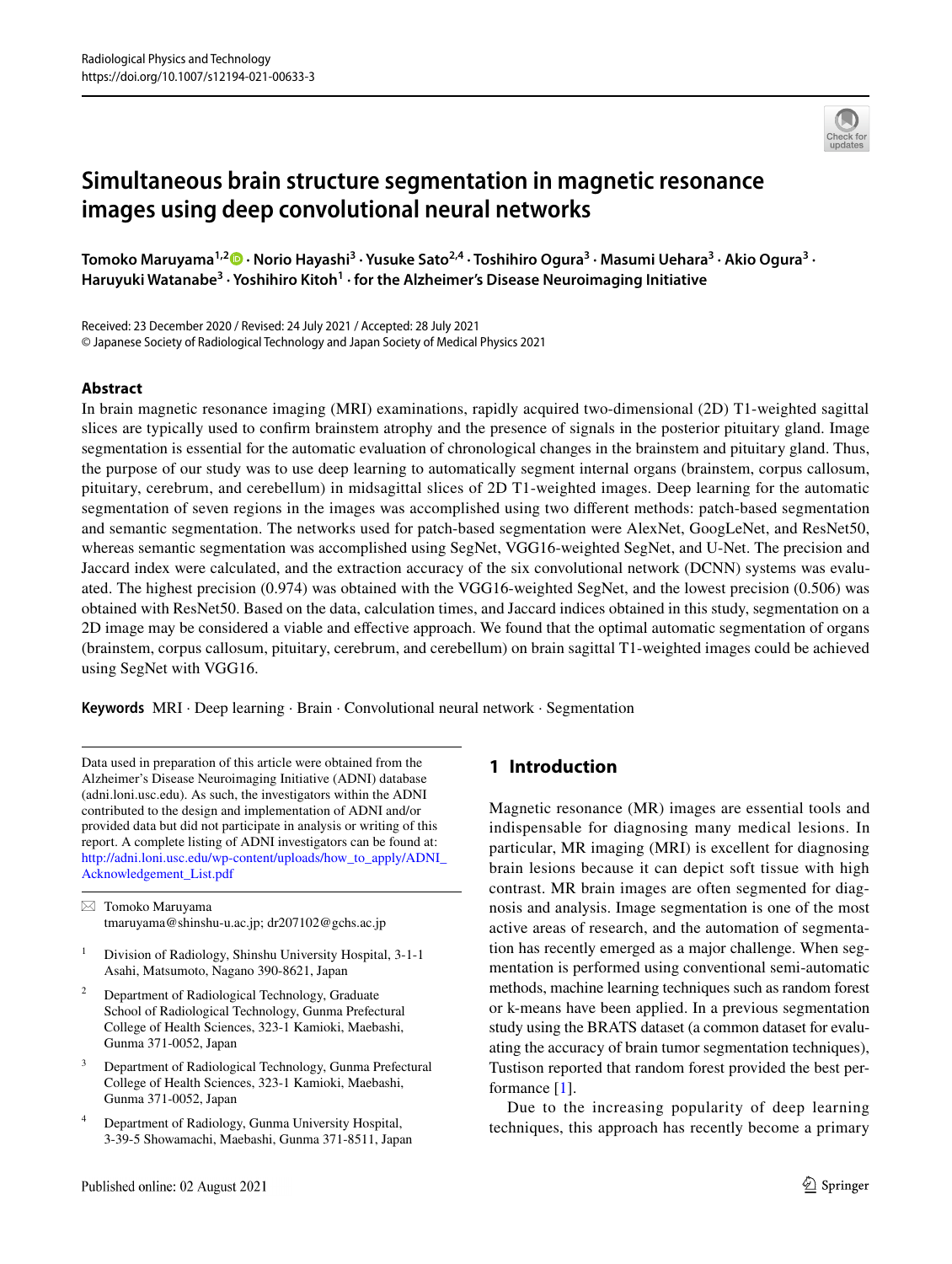candidate for automatic segmentation methods. Moreover, deep learning is widely used for classifcation problems that show limited success with traditional machine learning approaches, and also for detailed object recognition from images. In addition to its general applications, such as automatic recognition of faces and cars, deep learning has been applied in various ways to medical problems and has yielded high-quality results. Several studies have shown that deep learning improves segmentation accuracy in MR images [\[2](#page-6-1)[–4](#page-6-2)].

Most previous studies on brain organ segmentation have been performed using three-dimensional assessment (3D images) [\[5](#page-6-3), [6](#page-6-4)]. Mlynarski et al. segmented eight regions, including the pituitary gland and brainstem, from axial images using a dataset of 3D contrast-enhanced T1-weighted images and a network based on U-Net [\[7\]](#page-6-5). Chen et al. similarly used 3D images and U-Net to segment six regions, including the brainstem [\[8](#page-6-6)]. Segmentation using 3D images has produced satisfactory accuracy in previous studies because 3D images provide superior spatial robustness versus 2D images [\[9\]](#page-6-7). However, depending on the GPU specifcations, assessments based on 3D images involve large amounts of data and prolonged calculation times [\[9](#page-6-7)]. Furthermore, to be clinically useful, 3D images of the brain often require longer scan times than 2D images [\[10](#page-6-8)].

Most routine clinical assessments performed with brain MRI scans use 2D images, which can be acquired in a short time. For example, 2D T1-weighted sagittal slices are typically used to confrm brainstem atrophy and the presence of signals in the posterior pituitary gland. Although sagittal images contain a substantial amount of information that is useful for diagnosing brain stem and pituitary gland lesions, few studies have focused on these images. The available datasets for deep learning studies of brain segmentation mainly contain axial images [[7,](#page-6-5) [8\]](#page-6-6). Using conventional methods without deep learning, Lee et al. used thresholding to separate the cerebrum (the largest region on the sagittal images), from other brain regions in a 3D image [[11](#page-6-9)]. In addition, Rohni et al. reported that it is possible to classify Alzheimer's disease by segmenting the brainstem from a 2D sagittal image, and that 2D images can be segmented relatively simply, quickly, and easily [\[12\]](#page-7-0). Therefore, we might expect that these types of segmentations could be more easily and accurately performed using deep learning, and would consequently be useful in clinical practice. For example, establishing a computerized technique to evaluate the pituitary gland and brainstem objectively and automatically would reduce the interpretation load for radiologists making such assessments.

Accordingly, the purpose of our study was to use deep learning to automatically recognize internal organs (brainstem, corpus callosum, pituitary, cerebrum, and cerebellum) on one midsagittal slice of 2D T1-weighted images. By applying several networks for segmentation, we investigated the most suitable network for simultaneous segmentation.

## **2 Methods**

#### **2.1 Overview**

T1-weighted midsagittal images were obtained from the Alzheimer's Disease Neuroimaging Initiative (ADNI) database (adni.loni.usc.edu) [[13](#page-7-1)]. ADNI is a database created to test whether the progression of mild cognitive impairment (MCI) and early Alzheimer's disease (AD) can be measured by combining MRI, positron emission tomography (PET), and clinical assessment (for up-to-date information, see [www.adni-info.org](http://www.adni-info.org)). Deep learning for automatic segmentation of seven regions (brainstem, corpus callosum, pituitary, cerebrum, cerebellum, other, and air) was performed on the images using two diferent methods: patch-based segmentation and semantic segmentation. The networks used for the patch-based segmentation method were AlexNet [\[14](#page-7-2)], Goog-LeNet [\[15\]](#page-7-3), and ResNet50 [\[16\]](#page-7-4). Three types of semantic segmentation methods were used: SegNet [\[17](#page-7-5)], SegNet with a VGG16-weighting factor [[18\]](#page-7-6), and U-Net [[19\]](#page-7-7). The precision and Jaccard index were calculated after segmentation was completed, and the extraction accuracy of the six DCNN systems was evaluated. A fowchart of the study protocol is shown in Fig. [1.](#page-2-0) MATLAB R2019a 9.6.0 (MathWorks, Massachusetts, USA) software was used for the analysis. The graphics processing unit (GPU) was a GEFORCE GTX 1070-TI (NVIDIA, California, USA).

#### **2.2 Dataset**

T1-weighted brain images were obtained from the ADNI database. Midsagittal slices were reconstructed from 3D axial image data. The number of original images was 450, and the image size was  $256 \times 256$  pixels. Five training and test datasets were created by changing the image combinations. The 450 images were divided into 400 training images and 50 test images. Five sets of 50 test images were selected from the 450 images so that the images did not overlap. The remaining 400 images were used as the training images.

#### **2.3 Region segmentation by deep learning**

Region segmentation using deep learning can be performed using two diferent approaches. In patch-based segmentation, multiple patch images are extracted from one image, and a patch set is learned by classifcation networks, such as AlexNet, VGG16, or GoogLeNet. Patch-based methods have proven effective for labeling brain structures [[20](#page-7-8), [21](#page-7-9)]. Segmentation can be performed by returning the trained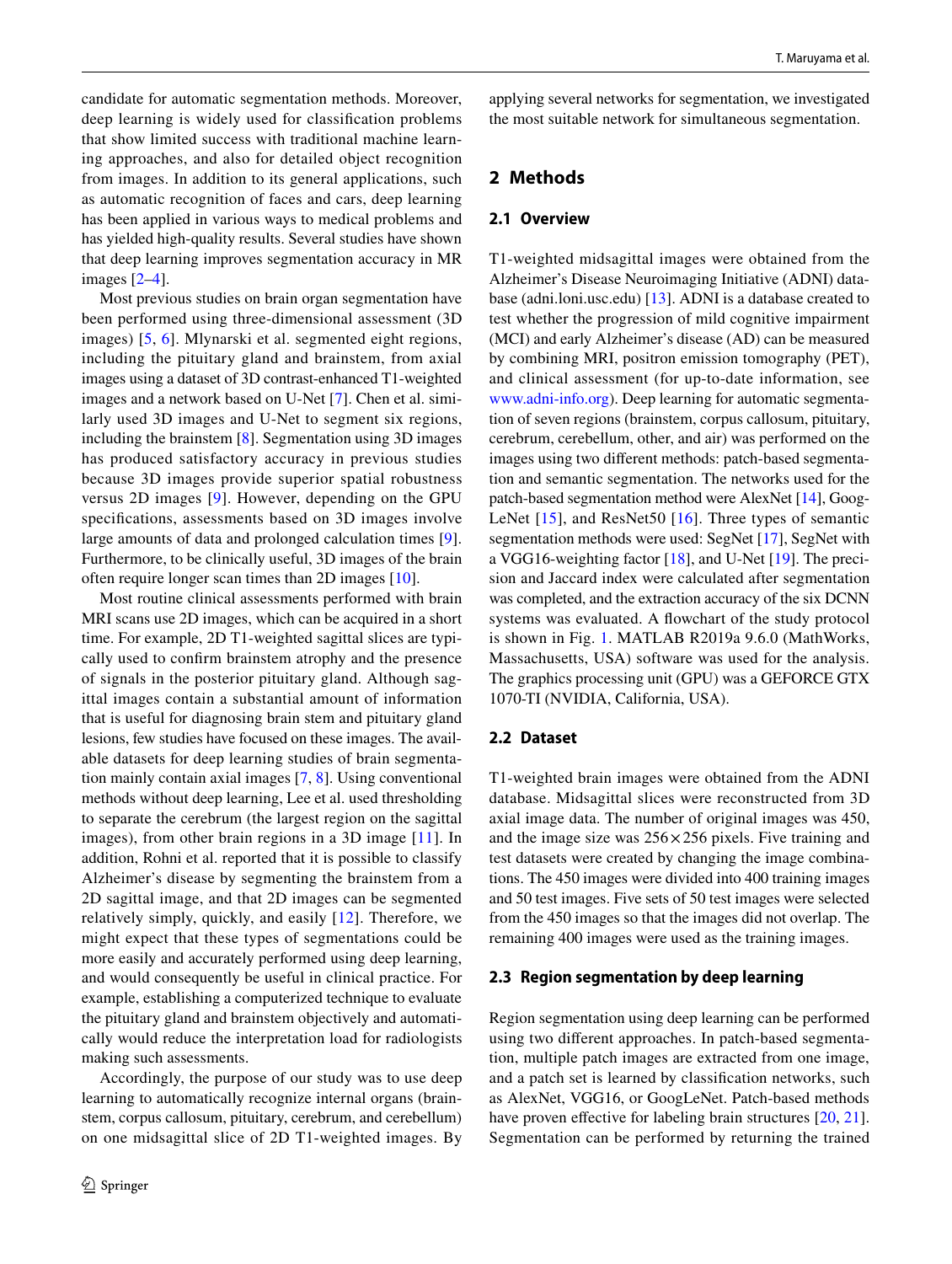

<span id="page-2-0"></span>**Fig. 1** A fowchart of the method outline is shown below. Deep learning for automatic recognition of the diferent regions in images was performed using two diferent methods: patch-based segmentation

and semantic segmentation. After segmentation, the precision and Jaccard index were calculated, and the extraction accuracy of the six dynamic conditional convolutional network systems was evaluated

network's judgment based on the patches of the test images to the original image. The second approach is semantic segmentation [[22,](#page-7-10) [23](#page-7-11)], which is the predominant method used for segmentation. Networks such as SegNet and U-Net were developed for semantic segmentation. These architectures can classify all the pixels that constitute the image and determine the regions to which they belong.

#### **2.3.1 Patch‑based segmentation**

- 1) Patch images of  $61 \times 61$  pixels were extracted from the original images of  $256 \times 256$  pixels. The patch image interval was set to seven pixels. The optimal patch size was selected by considering the maintenance of information around the target organ and the number of images for segmentation.
- 2) Based on the central pixel, the patch images were classifed into seven categories (brainstem, corpus callosum, pituitary gland, cerebrum, cerebellum, other, and air) and stored in their respective folders. When all patch images extracted from the original training images were used, we found a 200-fold diference between the pituitary region with the smallest number and other regions with the largest number. We determined that this result impeded efficient learning; therefore, we used 1000– 2000 random patch images for each category (brainstem, corpus callosum, pituitary gland, cerebrum, cerebellum, other, and air). The patch images were randomly selected from all extracted patches in each category using a computer program. However, the pituitary area yielded fewer than 1000 patch images; hence, all images obtained for this region were used. All the patch images extracted from the test dataset images were evaluated.
- 3) The three networks (AlexNet, GoogLeNet, and ResNet50) that were previously demonstrated efective for classifcation were fne-tuned using fve training datasets. The pre-trained networks AlexNet, GoogLeNet, and ResNet50 were trained with tens of thousands of general images and distributed using MATLAB.
- 4) The trained networks were evaluated using the fve datasets. The numbers of patch images in the fve datasets are listed in Table [1.](#page-3-0)

#### **2.3.2 Semantic segmentation**

- 1) The supervised images were created by manually labeling seven regions (brainstem, corpus callosum, pituitary, cerebrum, cerebellum, other, and air) on the original image. Supervised images were created manually using a tool called Image Labeler, which is provided in MATLAB. Image Labeler is an application for defning pixel ROI labels that pair with images. The labeling of supervised images was confrmed by a Radiographer with more than 20 years of experience. Augmentation (random shift of 10 pixels in the x and y directions and scaling of 0.8-and 1.2 times) was performed to compensate for the small number of trainings with 400 images.
- 2) The fve training datasets were trained on a segmentation network (SegNet, U-Net, and SegNet with a VGG16 weighting factor). Pre-training of SegNet and U-Net was not performed. SegNet with a VGG16-weighting factor is a network in which the initialized weights of a pretrained VGG16 are applied to the SegNet encoder.
- 3) The trained networks were evaluated using five test datasets.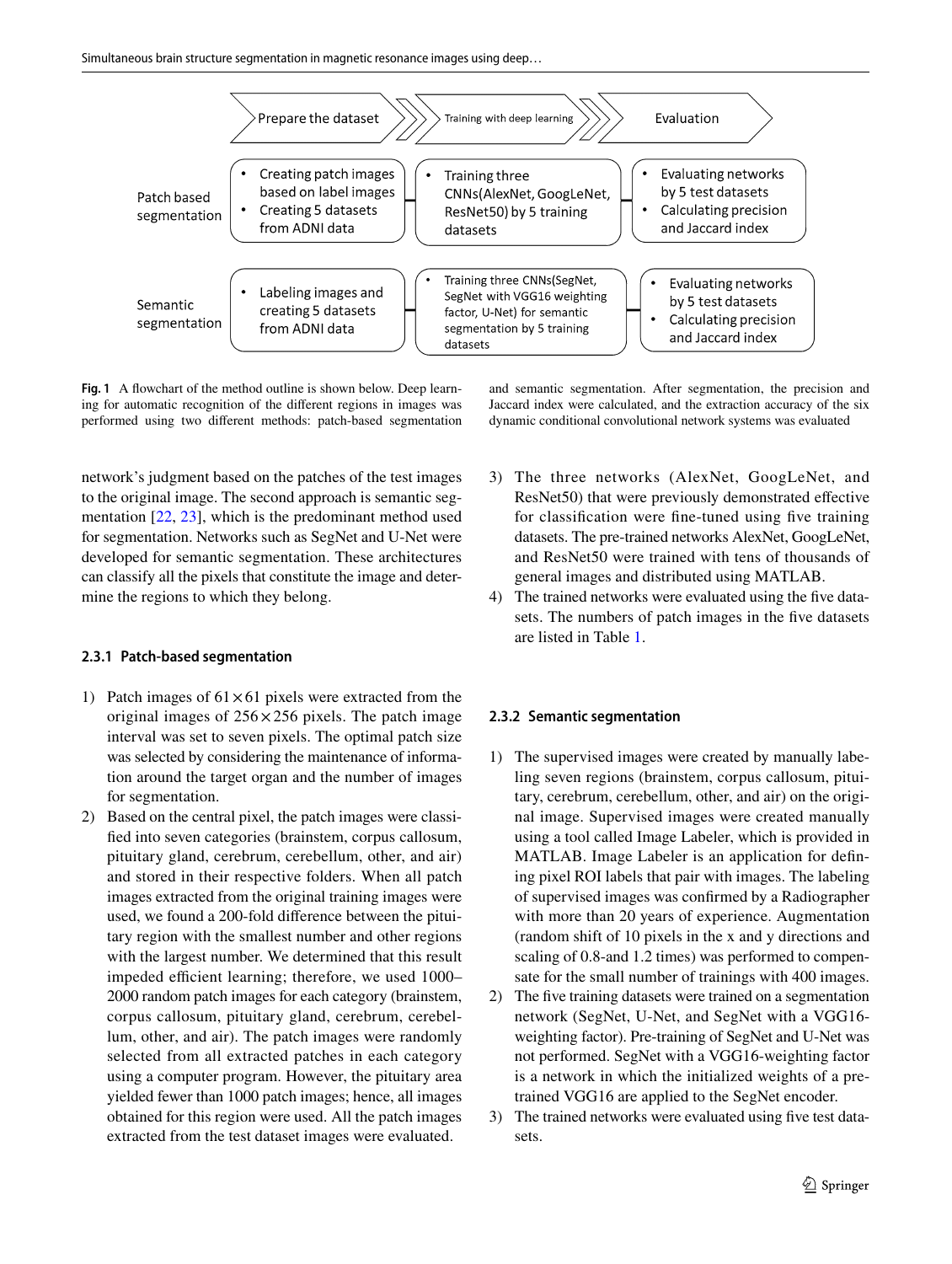<span id="page-3-0"></span>**Table 1** The number of patch images in the dataset for patchbased segmentation

|           |       | <b>Brainstem</b> | Corpus<br>Callosum | Pituitary | Cerebrum | Cerebellum | Other  | Air  |
|-----------|-------|------------------|--------------------|-----------|----------|------------|--------|------|
|           | Set 1 | 1569             | 1575               | 1061      | 1465     | 1510       | 1887   | 1819 |
|           | Set 2 | 1619             | 1574               | 1109      | 1585     | 1369       | 1833   | 1681 |
| Training  | Set 3 | 1655             | 1509               | 1048      | 1594     | 1544       | 1816   | 1648 |
| $(n=400)$ | Set 4 | 1517             | 1312               | 1040      | 1558     | 1437       | 1735   | 1720 |
|           | Set 5 | 1542             | 1512               | 1055      | 1423     | 1624       | 1452   | 1580 |
|           | Set 1 | 1461             | 832                | 168       | 10,341   | 1508       | 20.871 | 4019 |
|           | Set 2 | 1467             | 774                | 120       | 10.156   | 1480       | 21,784 | 3419 |
| Test      | Set 3 | 1550             | 979                | 181       | 10.662   | 1505       | 21,154 | 3169 |
| $(n=50)$  | Set 4 | 1389             | 1030               | 189       | 10.289   | 1516       | 20,656 | 4131 |
|           | Set 5 | 1417             | 902                | 174       | 10.308   | 1447       | 20.933 | 4017 |

<span id="page-3-1"></span>**Table 2** Learning parameters of MATLAB for each network

|                                        | Max epochs | Mini<br>batch size | Initial learn rate |
|----------------------------------------|------------|--------------------|--------------------|
| AlexNet                                | 5          | 8                  | 0.0001             |
| GoogLeNet                              | 5          | 8                  | 0.0001             |
| ResNet <sub>50</sub>                   | 5          | 8                  | 0.0001             |
| SegNet                                 | 100        | 4                  | 0.001              |
| SegNet with VGG16-<br>weighting factor | 100        | 4                  | 0.001              |
| U-Net                                  | 100        |                    | 0.05               |

#### **2.4 Parameters for deep learning**

Table [2](#page-3-1) lists the parameters used for the network learning. The optimization function utilized a stochastic gradient descent for all networks. The stochastic gradient descent method optimizes and updates the parameters sequentially. The number of epochs, mini-batch size, and initial learning rate were adjusted on the basis of the standard values specified in MATLAB to fit the datasets used in this experiment.

## **2.5 Evaluation**

The test dataset was evaluated using 50 images. The overall classifcation accuracy was evaluated using the confusion matrix, and the precision and Jaccard index were calculated. The precision (1) and Jaccard index (2) were obtained using the following equations,

$$
Precision = \frac{TP}{(TP + FP)}(1)
$$

Jaccard index =  $\frac{\text{TP}}{\text{TP} + \text{FP} + \text{FN}}$  (2)

where TP, FP, and FN are true positive, false positive, and false negative.

## **3 Results**

Table [3](#page-3-2) lists the precision values, and Table [4](#page-4-0) lists the Jaccard indices of the six networks. Both are the average values for the learning and evaluation of the five datasets. Typical images of the segmentation results are shown in Figs. [2,](#page-4-1) [3.](#page-5-0) The indicated images were randomly chosen and tested using trained networks. The network with the

<span id="page-3-2"></span>**Table 3** The average precision values for each network

|                                          | <b>Brainstem</b> | Corpus Callosum | Pituitary | Cerebrum | Cerebellum | All image |
|------------------------------------------|------------------|-----------------|-----------|----------|------------|-----------|
| AlexNet                                  | 0.693            | 0.566           | 0.350     | 0.811    | 0.740      | 0.632     |
| GoogLeNet                                | 0.663            | 0.468           | 0.271     | 0.919    | 0.727      | 0.610     |
| ResNet <sub>50</sub>                     | 0.499            | 0.341           | 0.147     | 0.896    | 0.645      | 0.506     |
| SegNet                                   | 0.973            | 0.958           | 0.979     | 0.917    | 0.978      | 0.961     |
| SegNet with<br>VGG16-weighting<br>factor | 0.981            | 0.972           | 0.984     | 0.958    | 0.983      | 0.976     |
| U-Net                                    | 0.880            | 0.584           | 0.001     | 0.746    | 0.626      | 0.567     |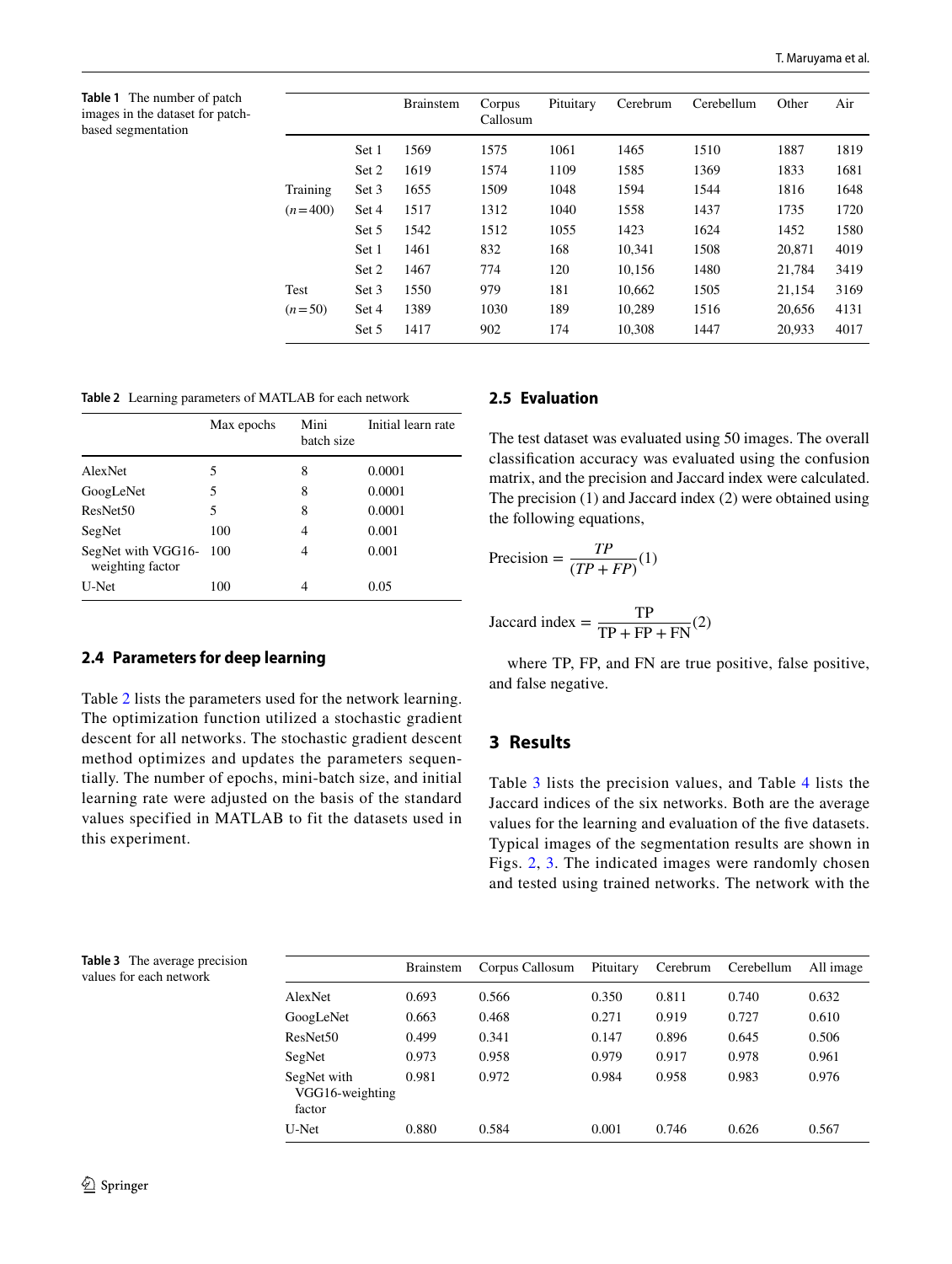Simultaneous brain structure segmentation in magnetic resonance images using deep…

<span id="page-4-0"></span>**Table 4** The average Jaccard indices in each network

|                                          | <b>Brainstem</b> | Corpus Callosum | Pituitary | Cerebrum | Cerebellum | All image |
|------------------------------------------|------------------|-----------------|-----------|----------|------------|-----------|
| AlexNet                                  | 0.652            | 0.538           | 0.306     | 0.850    | 0.673      | 0.604     |
| GoogLeNet                                | 0.649            | 0.459           | 0.269     | 0.847    | 0.703      | 0.585     |
| ResNet <sub>50</sub>                     | 0.678            | 0.517           | 0.310     | 0.865    | 0.733      | 0.481     |
| SegNet                                   | 0.637            | 0.599           | 0.333     | 0.861    | 0.663      | 0.618     |
| SegNet with<br>VGG16-weighting<br>factor | 0.681            | 0.652           | 0.415     | 0.894    | 0.770      | 0.682     |
| U-Net                                    | 0.613            | 0.512           | 0.001     | 0.727    | 0.376      | 0.446     |



<span id="page-4-1"></span>**Fig. 2** Three examples of patch-based segmentation results are shown. **A** is the original image and (**B**) is the teacher image corresponding to the original image, whereas (**C**, **D**, and **E**) are the result images obtained with AlexNet, GoogLeNet, and ResNet50, respectively

highest precision (0.974) was SegNet with the VGG16 weighting factor, whereas the lowest precision (0.506) was obtained with ResNet50. Assessments for the other regions demonstrated the highest precision, whereas those for the pituitary region demonstrated the lowest precision. The network with the highest Jaccard index (0.682) was SegNet with the VGG16-weighting factor, and the network with the lowest Jaccard index (0.446) was U-Net. The air region exhibited the highest Jaccard index, whereas the pituitary region exhibited the lowest Jaccard index.

The training time was approximately 20 min for AlexNet, 65 min for GoogLeNet, 120 min for ResNet50, 55 min for SegNet, 70 min for U-Net, and 90 min for SegNet with the VGG16-weighting factor. AlexNet had eight layers, GoogLeNet had 22 layers, and ResNet50 had 50 layers. The processing time increased depending on the model size. SegNet with VGG16 set as the encoder exhibited a longer processing time than SegNet without VGG16 and U-Net.

## **4 Discussion**

Among the methods compared in this study, SegNet with the VGG16-weighting factor demonstrated the highest precision and Jaccard index. VGG16 uses a pre-trained network and applies its weight to the SegNet encoder utility. The transfer learning function of VGG16 can be used to obtain high scores, even with a small amount of learning data. This fnding is consistent with a previous study [[24\]](#page-7-12), in which Swati et al. used pre-trained VGG19 to discriminate brain tumor types in MR images and obtained higher accuracy than that shown by other methods. Guo et al. [[25](#page-7-13)] also reported that applying Vgg weights to SegNet for polyp segmentation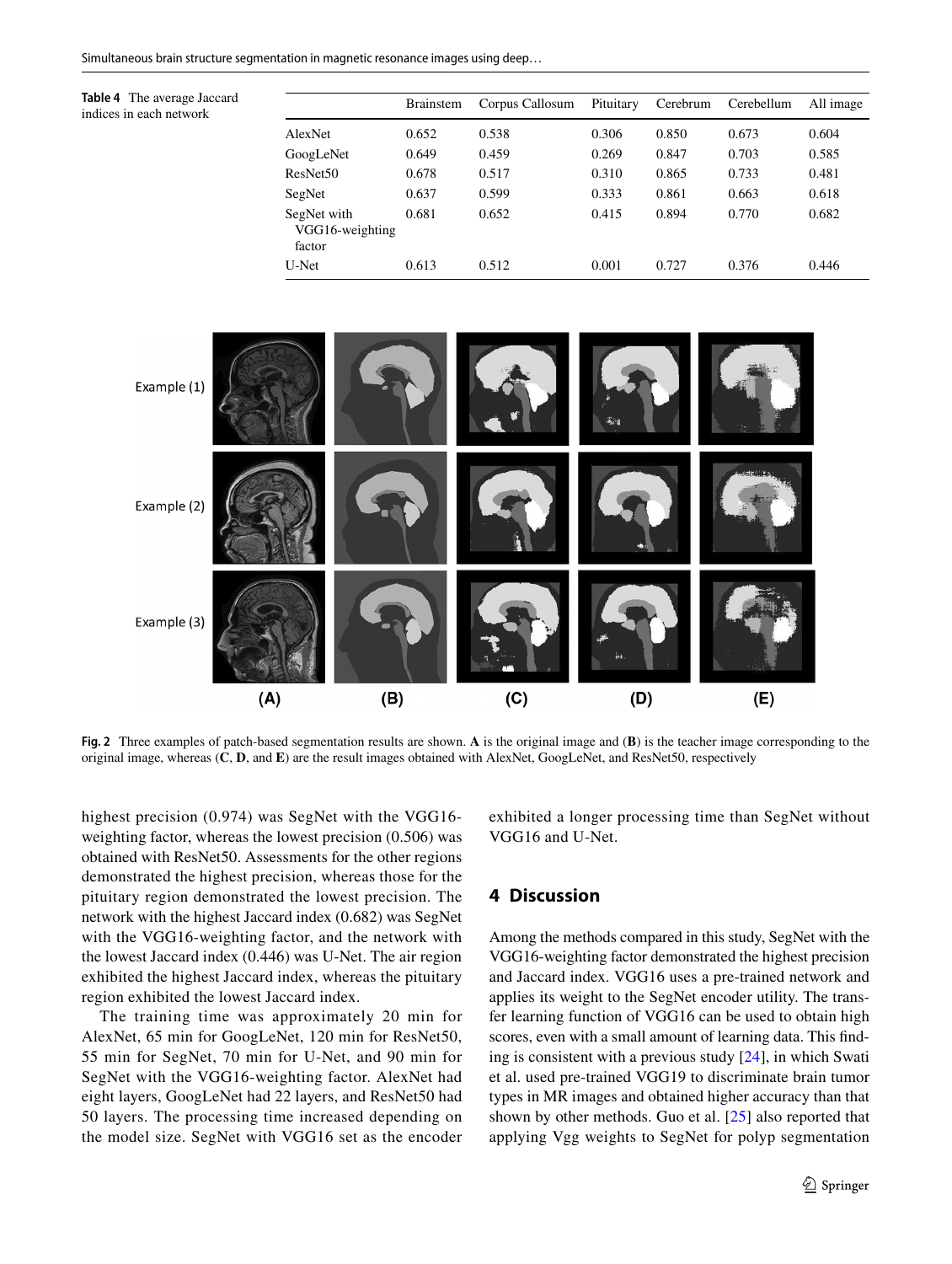

<span id="page-5-0"></span>**Fig. 3** Three examples of semantic segmentation results are shown. **A** is the original image and (**B**) is the teacher image corresponding to the original image. **C**, **D**, **E** are the result images obtained with SegNet, SegNet with VGG16-weighting factor, and U-Net

improved its accuracy. SegNet and U-Net, which have not been pre-trained, may not be able to adapt to a small number of trainings.

In assessments based on patch segmentation, no significant differences were observed in the precision and Jaccard index when AlexNet and GoogLeNet were used, and ResNet50 demonstrated lower values than the other two networks. Generally, the deeper the network, the better the extraction accuracy. However, in studies using medical images, networks with a shallower layer yielded superior results when compared to those with a deeper layer. Saikia et al. compared networks for automatic diagnosis based on fne-needle aspiration cytology (FNAC) fndings. In their study, GoogLeNet, which has the shallowest layer among the networks considered in this study, yielded higher accuracy than ResNet50 and VGG16 [[26\]](#page-7-14). In addition, Lee et al. reported a comparative study of networks for automatically distinguishing AWLwvf (angiomyolipoma without visible fat) from renal cell carcinoma (RCC). They found that AlexNet demonstrated the highest accuracy, followed by VGGNet, ResNet, and GoogLeNet [\[27](#page-7-15)]. Moreover, in that study, AlexNet had the smallest number of layers but the best score, and both precision and Jaccard index tended to decrease as the number of middle layers increased. Deeplayer networks require sufficient training data to learn features. The original data number in our study was 450 cases, while the original data numbers in the studies carried out by Saikia et al. [\[26\]](#page-7-14) and Lee et al. [\[27\]](#page-7-15) were 212 and 80 cases, respectively. Thus, when the number of cases is small, networks with shallow layers may be more suitable for appropriate learning of features than networks with deep layers. In other words, it is necessary to use a suitable network for a given dataset.

In our study, the precision and Jaccard indices of the pituitary region were the lowest of all regions in all six networks. The pituitary region is the smallest visible organ and constitutes the lowest percentage of pixels in the image. Previous studies have reported similar results. Mlynarski et al. adapted the U-Net network to their dataset and segmented eight regions: eye, lens, optic nerve, optic chiasm, pituitary gland, hippocampus, brainstem, and brain (including cerebrum, cerebellum, and brainstem). Although the comparison is not straightforward because segmentation in that study was based on 3D axial images, the region with the highest Dice score was the brain (including the cerebrum, cerebellum, and brainstem), at 0.97. The smallest region, the pituitary gland, had the lowest Dice score at 0.58 [\[7](#page-6-5)]. Therefore, the pituitary gland region is apparently more susceptible to false positives and false negatives than other regions. In addition, accurate region segmentation is more difficult if the target is smaller, and methods should be improved to address this limitation.

In this study, segmentation of midsagittal brain MRI scans could extract the approximate contours and regions of organs from 2D images. This method cannot be applied to volume measurement and is not suitable for computer-aided diagnosis, but it is straightforward and can deliver general 2D positional information within a short time. Based on the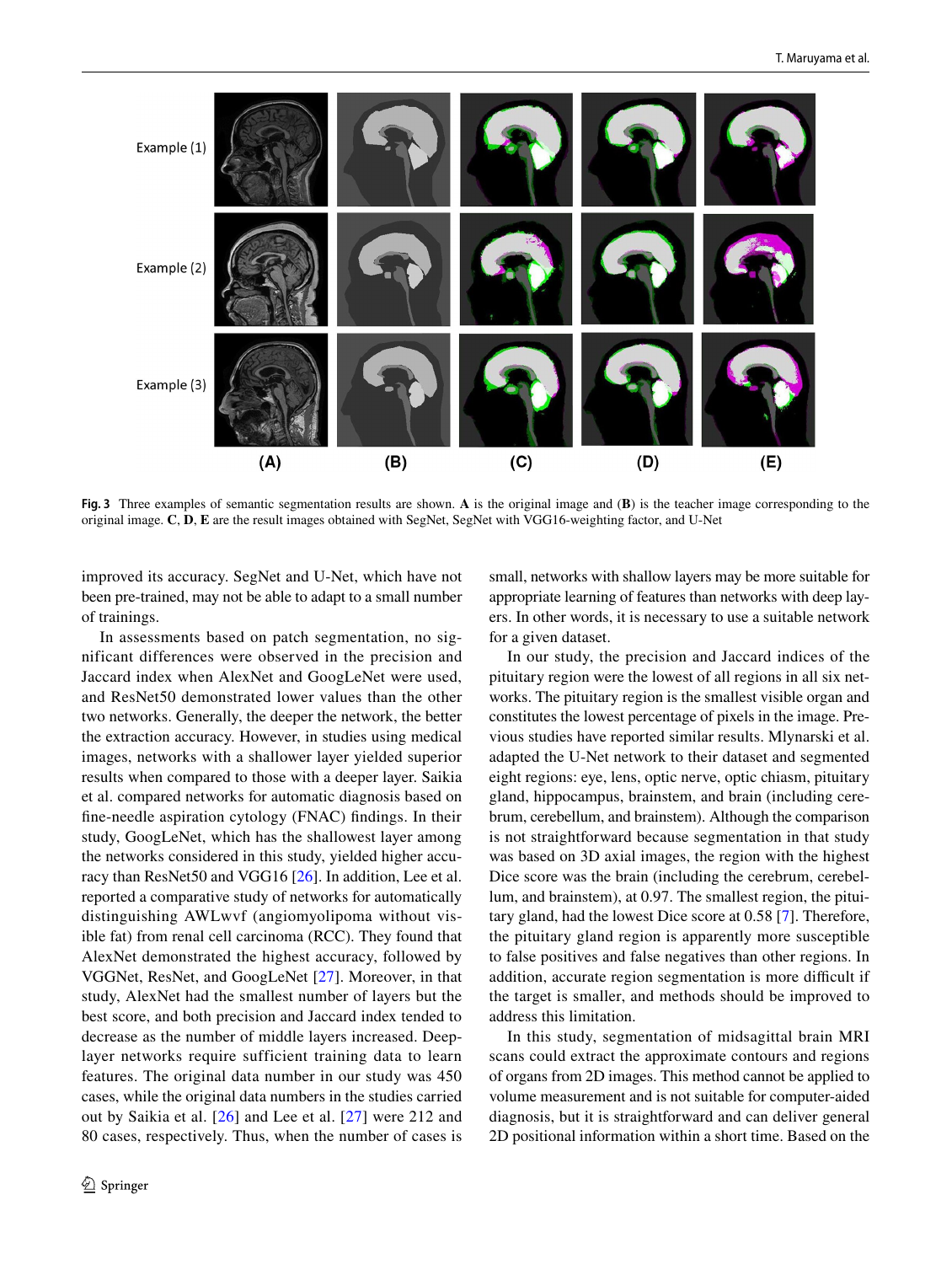data, calculation times, and Jaccard indices obtained in this study, segmentation from 2D images can be considered a viable and efective approach for clinical use. Just as Rohini et al. applied brainstem segmentation to the diagnosis of Alzheimer's disease [[6\]](#page-6-4), simultaneous segmentation will enable automatic evaluation of pituitary signals and abnormalities in important organs such as the brainstem and corpus callosum.

All datasets used in our study were open database images, and we did not perform evaluations using clinical images. The accuracy of deep learning is strongly afected by the image quality of the dataset; therefore, testing on clinical images could yield lower accuracy. We used 450 images in this study, but more images should be used to eliminate bias due to the lack of datasets. In addition, it is necessary to investigate in more detail why U-Net, which produced acceptable results in previous studies, did not behave as expected in this study.

## **5 Conclusion**

SegNet with the VGG16-weighting factor provided superior automatic segmentation of organs (cerebrum, cerebellum, corpus callosum, brainstem, and pituitary gland) on brain sagittal T1-weighted images. Our study demonstrated a network that appears to be the most suitable for segmenting organs from 2D images of midsagittal brain slices. This fnding may enable future automatic evaluation of important organs depicted in sagittal images. In addition, we acquired new knowledge facilitating organ segmentation in 2D image slices versus segmentation in 3D images.

**Acknowledgements** Data collection and sharing for this project was funded by the Alzheimer's Disease Neuroimaging Initiative (ADNI) (National Institutes of Health Grant U01 AG024904) and DOD ADNI (Department of Defense award number W81XWH-12-2-0012). ADNI is funded by the National Institute on Aging, the National Institute of Biomedical Imaging and Bioengineering, and through generous contributions from the following: AbbVie, Alzheimer's Association, Alzheimer's Drug Discovery Foundation, Araclon Biotech, BioClinica Inc., Biogen, Bristol-Myers Squibb Company, CereSpir Inc., Cogstate, Eisai Inc., Elan Pharmaceuticals Inc., Eli Lilly and Company, EuroImmun F, Hoffmann-La Roche Ltd. and its affiliated company Genentech Inc., Fujirebio, GE Healthcare, IXICO Ltd., Janssen Alzheimer Immunotherapy Research & Development LLC., Johnson & Johnson Pharmaceutical Research & Development LLC., Lumosity, Lundbeck, Merck & Co. Inc., Meso Scale Diagnostics LLC., NeuroRx Research, Neurotrack Technologies, Novartis Pharmaceuticals Corporation, Pfzer Inc., Piramal Imaging, Servier, Takeda Pharmaceutical Company, and Transition Therapeutics. The Canadian Institutes of Health Research provides funds to support ADNI clinical sites in Canada. Private sector contributions are facilitated by the Foundation for the National Institutes of Health [\(www.fnih.org\)](http://www.fnih.org). The grantee organization is the Northern California Institute for Research and Education, and the study is coordinated by the Alzheimer's Therapeutic Research Institute at the University of Southern California. ADNI data were disseminated by the Laboratory for Neuro Imaging at the University of Southern California.

**Funding** None.

### **Declarations**

**Conflict of interest** All authors declare that they have no confict of interest.

**Ethical approval** This article does not include any studies with human participants or animals that were performed by any of the authors.

## **References**

- <span id="page-6-0"></span>1. Tustison NJ, Shrinidhi KL, Wintermark M, Durst CR, Kandel BM, Gee JC, Grossman MC, Avants BB. Optimal symmetric multimodal templates and concatenated random forests for supervised brain tumor segmentation (Simplifed) with ANTsR. Neuroinformatics. 2015;13(2):209–25.
- <span id="page-6-1"></span>2. Laukamp KR, Thiele F, Shakirin G, Zopfs D, Faymonville A, Timmer M, Maintz D, Perkuhn M, Borggrefe J. Fully automated detection and segmentation of meningiomas using deep learning on routine multiparametric MRI. Eur Radiol. 2019;29(1):124–32.
- 3. Naceur MB, Saouli R, Akil M, Kachouri R. Fully automatic brain tumor segmentation using end-to-end incremental deep neural networks in MRI images. Comput Methods Programs Biomed. 2018;166:39–49.
- <span id="page-6-2"></span>4. Perea Malla CU, Valdes Hernandez MD, Rachmadi MF, Komura T. Evaluation of enhanced learning techniques for segmenting ischaemic stroke lesions in brain magnetic resonance perfusion images using a convolutional neural network scheme. Front Neuroinform. 2019;13:33.
- <span id="page-6-3"></span>5. Staartjes VE, Serra C, Muscas G, Maldaner N, Akeret K, van Niftrik CHB, Fierstra J, Holzmann D, Regli L. Utility of deep neural networks in predicting gross-total resection after transsphenoidal surgery for pituitary adenoma: a pilot study. Neurosurg Focus. 2018;45(5):E12.
- <span id="page-6-4"></span>6. Staartjes VE, Zattra CM, Akeret K, Maldaner N, Muscas G, van BasNiftrik CH, Fierstra J, Regli L, Serra C. Neural network-based identifcation of patients at high risk for intraoperative cerebrospinal fuid leaks in endoscopic pituitary surgery. J Neurosurg. 2019;133(2):329–35.
- <span id="page-6-5"></span>7. Mlynarski P, Delingette H, Alghamdi H, Bondiau P, Ayache N. Anatomically consistent CNN-based segmentation of organsat-risk in cranial radiotherapy. J Med Imaging (Bellingham). 2020;7(1):014502.
- <span id="page-6-6"></span>8. Chen H, Lu W, Chen M, Zhou L, Timmerman R, Tu D, Nedzi L, Wardak Z, Jiang S, Zhen X, Gu X. A recursive ensemble organ segmentation (REOS) framework: application in brain radiotherapy. Phys Med Biol. 2019;64(2):025015.
- <span id="page-6-7"></span>9. Huo Y, Xu Z, Xiong Y, Aboud K, Parvathaneni P, Bao S, Bermudez C, Resnick SM, Cutting LE, Landman BA. 3D whole brain segmentation using spatially localized atlas network tiles. Neuroimage. 2019;194:105–19.
- <span id="page-6-8"></span>10. Kang S, Shin S, Seo S, Byun M, Lee D, Kim Y, Lee D, Lee J. Deep learning-based 3D inpainting of brain MR images. Scientifc Reports. 2021;11(1):1–1.
- <span id="page-6-9"></span>11. Lee C, Huh S, Ketter TA, Unser M. Unsupervised connectivitybased thresholding segmentation of midsagittal brain MR images. Comput Biol Med. 1998;28(3):309–38.